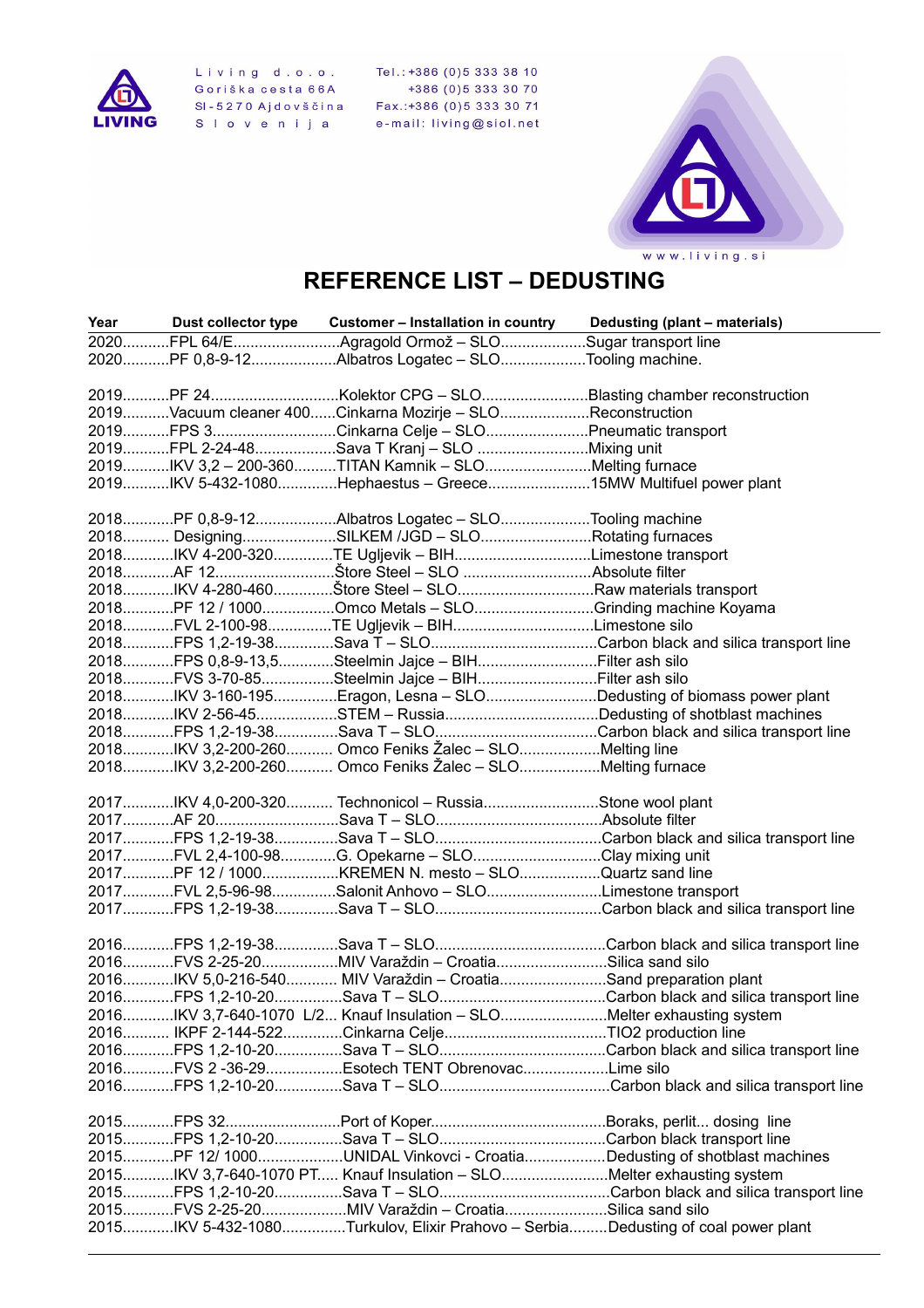|  | 2014IKV 5,0-243-606 PT Knauf Insulation - TurkeyMelter exhausting system                                                       |                                                                            |
|--|--------------------------------------------------------------------------------------------------------------------------------|----------------------------------------------------------------------------|
|  |                                                                                                                                |                                                                            |
|  | 2014FVS 2,4-49-48 / ARudis, TEŠ - SLOE. F. ash mixing plant                                                                    |                                                                            |
|  | 2014FVS 1,2-9-4,5Cinkarna Celje - SLOLime mixing plant                                                                         |                                                                            |
|  | 2014FPS 1,3-25-75Cinkarna Celje - SLIlmenit silo                                                                               |                                                                            |
|  | 2014FVS 2,4-49-48 / BRudis, TEŠ – SLOE. F. ash mixing plant                                                                    |                                                                            |
|  |                                                                                                                                |                                                                            |
|  |                                                                                                                                |                                                                            |
|  | 2013IKV 5,0-216-540 PT Knauf insulation - SLOMelter exhausting system                                                          |                                                                            |
|  | 2013FPL1,4-16-48Cinkarna Celje - SLOCopper sulfate packing line                                                                |                                                                            |
|  | 2013IKV 3,2-160-208Nextenergies SAS - FranceDedusting of biomass power plant                                                   |                                                                            |
|  |                                                                                                                                |                                                                            |
|  | 2013FVL 2,2-49-44Port of Koper - SLOAlumina silo, Elevator                                                                     |                                                                            |
|  |                                                                                                                                |                                                                            |
|  |                                                                                                                                |                                                                            |
|  | 2013PF 24 / 1000UNIS TOK Kalesija - BIHDedusting of shotblast machines                                                         |                                                                            |
|  | 2013FPL 1,4-16-48Calucem Pula CroatiaCement industry                                                                           |                                                                            |
|  | 2013FPL 1,4-36-120Calucem Pula CroatiaCement packing line                                                                      |                                                                            |
|  | 2013FPP 0,7-16-26Cinkarna Celje - SLOLime, cement mixing plant                                                                 |                                                                            |
|  | 2013FVL 2,2-66-59Port of Koper - SLOSoya beans transport line                                                                  |                                                                            |
|  |                                                                                                                                |                                                                            |
|  | 2012FVL 2-162-132Libela Elsi Celje - SLOCopper sulfate line                                                                    |                                                                            |
|  | 2012FVL 2-270-220Libela Elsi Celje - SLOCopper sulfate line                                                                    |                                                                            |
|  | 20123 x FVS 2,6-84-90Port of Koper - SLOSoya beans transport line A                                                            |                                                                            |
|  | 2012FVL 1,6-81-52Port of Koper - SLOSoda transport line                                                                        |                                                                            |
|  | 2012PF 36-1450Cinkarna Celje - SLOTIO2 transport line A                                                                        |                                                                            |
|  | 20123 x FVS 2,6-84-90Port of Koper - SLOSoya beans transport line B                                                            |                                                                            |
|  | 2012PF 36-1450Cinkarna Celje - SLOTIO2 transport line B                                                                        |                                                                            |
|  |                                                                                                                                | 2012FPS 0,8-16-24IGP Sava T - SLOSilica sand - silo feeding transport line |
|  | 2012FPS 1,2-25-56IGP Sava T - SLOSilica sand transport line                                                                    |                                                                            |
|  | 20122 x FVS 1,2-16-8,5Port of Koper - SLOBorax transport line                                                                  |                                                                            |
|  | 2012IKV 5,0-480-1200TURKULOV Pan. Elektrane - SerbiaDedusting of biomass power plant                                           |                                                                            |
|  | 2012IKV 4,0-232-365Luka Koper - SLOGrain silo dust                                                                             |                                                                            |
|  |                                                                                                                                |                                                                            |
|  |                                                                                                                                |                                                                            |
|  | 2012FVL 2,4-100-98Carmeuse Doboj - BIHLime transport line                                                                      |                                                                            |
|  | 20122 x FVL 2,0-64-52Port of Koper - SLOBorax transport line                                                                   |                                                                            |
|  |                                                                                                                                |                                                                            |
|  | 2011IKV 3,4-200-278 PT SIA Solkan - SLOLime oven                                                                               |                                                                            |
|  | 2011FVS 1-99-40Luka Koper - SLO Alumina transport line                                                                         |                                                                            |
|  | 2011FVS 1,4-40-23Luka Koper - SLOAlumina transport line                                                                        |                                                                            |
|  | 2011FVS 1,8-35-26Luka Koper - SLOAlumina transport line                                                                        |                                                                            |
|  | 2011IKV 3,4-200-278 PTSIA Solkan - SLOLime oven                                                                                |                                                                            |
|  | 2011FVS 1,8-35-26Luka Koper - SLOAlumina transport line                                                                        |                                                                            |
|  | 2011FVS 1,7-35-24Luka Koper - SLOAlumina transport line                                                                        |                                                                            |
|  | 2011FVS 1,6-49-32Luka Koper - SLO Alumina transport line                                                                       |                                                                            |
|  | 2011FVS 2,2-36-32Luka Koper - SLO Alumina transport line                                                                       |                                                                            |
|  | 2011FVS 3-144-176Luka Koper - SLOAlumina silo                                                                                  |                                                                            |
|  | 2011FVL 3-64-78Luka Koper - SLOAlumina silo                                                                                    |                                                                            |
|  | 2011FVL 1,6-25-16IGM Zagorje - SLOLime transport line                                                                          |                                                                            |
|  | 2011FVS 1,6-36-24IGM Zagorje - SLOLime transport line                                                                          |                                                                            |
|  | 2011FVS 2-25-20MIV Varaždin - CroatiaSilica sand silo                                                                          |                                                                            |
|  | 2011PF 8 / 1.000R.S Metali Virovitica - CroatiaDedusting of shotblast machine                                                  |                                                                            |
|  | 2011FVS 1,6-49-32Luka Koper - SLO Soya beans transport line                                                                    |                                                                            |
|  | 2011FVS 0,8-66-22Luka Koper - SLOSoya beans transport line                                                                     |                                                                            |
|  | 2011FVS 3,4-96-164IGM Zagorje - SLOLime Hydration plant - 1                                                                    |                                                                            |
|  | 2011FVS 3,4-98-168IGM Zagorje - SLO Lime Hydration plant - 2                                                                   |                                                                            |
|  | 2011IKV 2,8-160-182WV Term OLIMJE - SL0Dedusting of biomass power plant                                                        |                                                                            |
|  | 2011FVS 3,4-96-164IGM Zagorje - SLOLime Hydration plant - 3                                                                    |                                                                            |
|  | 2011FVL 3-176-215 EXCinkarna Mozirje - SLOColour production line                                                               |                                                                            |
|  |                                                                                                                                |                                                                            |
|  | 2010PF 4/1000ISKRA Avt. Komen - SLODedusting of shotblast machine Al-1                                                         |                                                                            |
|  | 2010IKV 3,2-132-205 PTFILTRA TKI Hrastnik - SLODedusting in chemistry - P1                                                     |                                                                            |
|  | 2010PF 4/1000ISKRA Avt. Komen - SLODedusting of shotblast machine Al-2                                                         |                                                                            |
|  | 2010IKV 4,0-200-320FILTRA - SerbiaDedusting of lead oxide                                                                      |                                                                            |
|  | 2010IKV 3,2-132-205 PTFILTRA TKI Hrastnik - SLODedusting in chemistry - P2                                                     |                                                                            |
|  | 2010PF 24/1000R.S Metali Virovitica - Croatia Furnace - steel complex<br>2010FVL 2,4-100-98SIA Solkan - SLOLime transport line |                                                                            |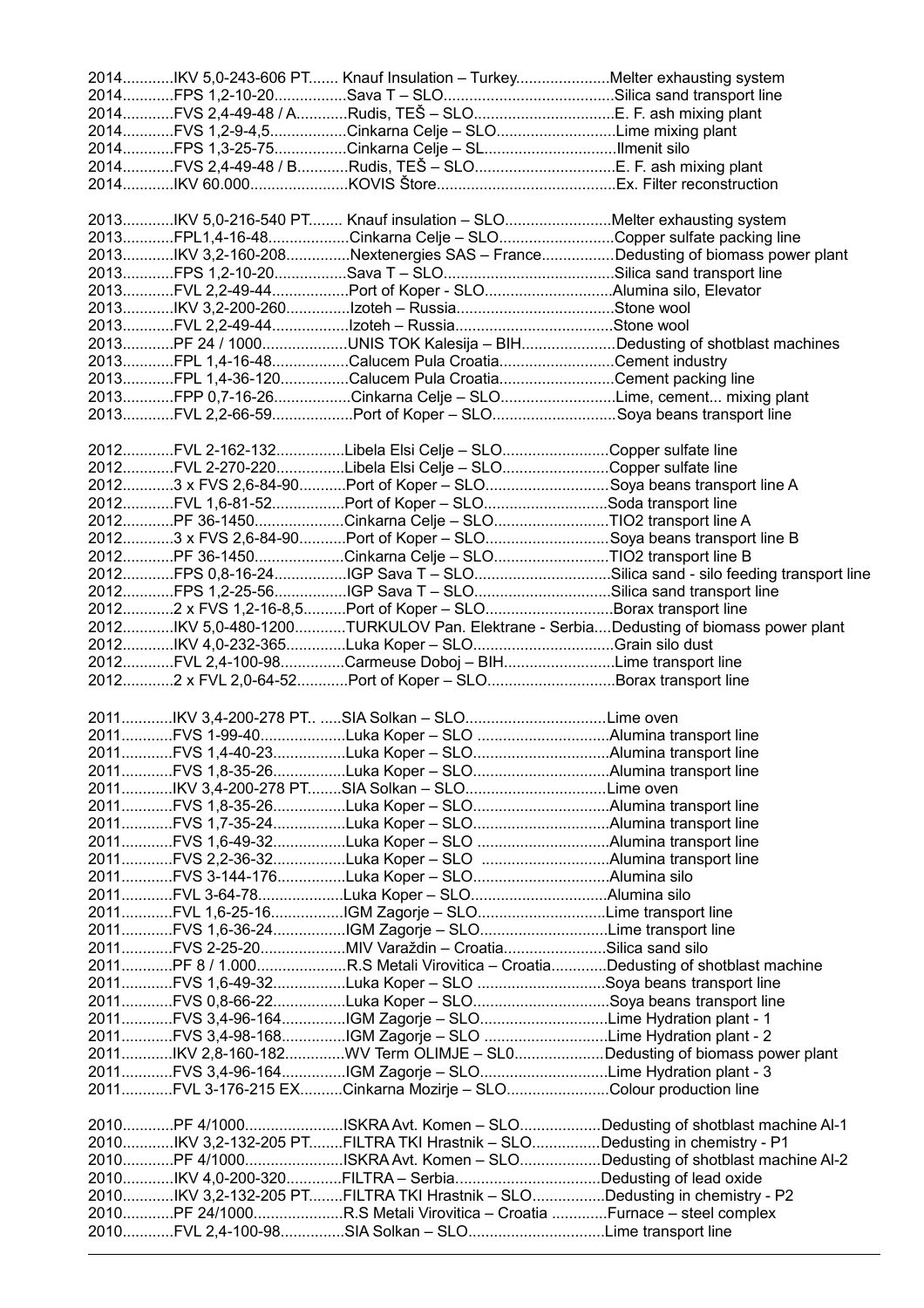|  | 2010IKV 2,7-120-132 PTBIOKALOR JAVOR - SLODedusting of biomass boiler                                                                |  |
|--|--------------------------------------------------------------------------------------------------------------------------------------|--|
|  | 2010 Vacuum cleaner 400CINKARNA Mozirje - SLOTi powder sucking                                                                       |  |
|  | 2010FVS 2-81-66KOVIT LAFARGE Trbovlje - SLO E. F. Ash                                                                                |  |
|  | 2010FVL 2-81-66METALIA Luka Koper - SLOSoya beans transport line                                                                     |  |
|  | 2010IKV 5-288-720 PTSTRAMPROY G. E - NetherlandDedusting of biomass power plant                                                      |  |
|  | 2010IKV 3,4-200-278 PTSIA Solkan - SLO Lime oven                                                                                     |  |
|  | 2010PF 12/1000Pobeda Tešanj - BIH Dedusting of shotblast machine                                                                     |  |
|  |                                                                                                                                      |  |
|  | 2009FVS 2-25-20MIV Varaždin - CroatiaSilo of foudry sand                                                                             |  |
|  | 2009PF 6/1000ISKRA Avt. Šempeter - SLODedusting of shotblast machine                                                                 |  |
|  | 2009FVS 2-25-20TET Tuzla - BIHLime Silos                                                                                             |  |
|  | 2009FVS 2-25-20MIV Varaždin - Croatia Silica sand silo                                                                               |  |
|  |                                                                                                                                      |  |
|  | 2009PF 24/1000R.S Metali Virovitica - CroatiaSteel grinding                                                                          |  |
|  | 2009PF 6/1000MASTER STAR N. Gorica - SLOColour pigments                                                                              |  |
|  | 2009IKV 4-252-504 PTIAK Kresnice - SLOLime oven                                                                                      |  |
|  | 2009IKV 3-160-195 PTKIV Vransko - SLO Dedusting of biomass boiler                                                                    |  |
|  |                                                                                                                                      |  |
|  |                                                                                                                                      |  |
|  | 2008FVL 2,4-135-132ISKRA Avt. Šempeter - SLOMachining of rotors, housings                                                            |  |
|  | 2008IKV5,0-288-724/PTSIMCOR T.Jiu - RomaniaLime oven MAERZ RCE                                                                       |  |
|  | 2008IKV5,0-288-724/PTSIMCOR T.Jiu - RomaniaLime oven MAERZ RCE                                                                       |  |
|  | 2008IKV 2,4-160-160ROWSHAN SANAAT - IranStrew points - foundry sand                                                                  |  |
|  | 2008IKV 3,2-200-260ROWSHAN SANAAT - IranStrew points - quarry                                                                        |  |
|  | 2008PF-16/1000R.S Metali Virovitica - CroatiaDedusting of shotblast machines                                                         |  |
|  | 2008FVL 2,4-100-98Bastrav - RomaniaDedusting of casting line - bronze                                                                |  |
|  | 2008FVS 1,4-25-14Cinkarna Celje - SLOPneumatic charging of silo                                                                      |  |
|  | 2008PF-8/1000/VR.S Metali Virovitica - CroatiaDedusting of shotblast machine                                                         |  |
|  | 2008FVS 1,6-25-16CMC Celje, V. Pirešica - SLOCharging of silo - powder material                                                      |  |
|  | 2008FVL 2,4-162-158CARMEUSE Doboj - BIHLime conveying                                                                                |  |
|  | 2008FVL 2,4-100-98CARMEUSE Doboj - BIHLime conveying                                                                                 |  |
|  | 2008FVL 1,6-108-71CARMEUSE Doboj - BIHLime conveying                                                                                 |  |
|  | 2008FVS 3,2-336-440/DCARMEUSE Doboj - BIHLime separation                                                                             |  |
|  | 2008PF-8/1000/VTANG N. Gradiška - CroatiaDedusting of shotblast machine                                                              |  |
|  | 2008FVS 1,6-25-16STTIM Trbovlje - SLOLime silos (3 sets)                                                                             |  |
|  | 2008FVS 2,0-36-29 RUDIS Trbovlje - KosovoTransport EFP (2 sets)                                                                      |  |
|  | 2008PF 6/VISKRA Avt. Šempeter - SLOWelding under powder                                                                              |  |
|  | 2008PF 6/1000MASTER STAR N. Gorica - SLOColour pigments                                                                              |  |
|  | 2008FVS 2,0-25-20IGM Zagorje - SLOSilo for lime powder                                                                               |  |
|  | 2008FVS 1,6-25-16CMC Celje, V. Pirešica - SLOCharging of silo - powder material                                                      |  |
|  | 2008FVL 2,4-243-238CARMEUSE Doboj - BIHPacking of lime                                                                               |  |
|  | 2008FVS 2,0-81-66CARMEUSE Doboj - BIHHydratization                                                                                   |  |
|  | 2008FVS 2,0-49-40CARMEUSE Doboj - BIHTransport of lime                                                                               |  |
|  | 2008FVS 2,1/2,5-49-48CARMEUSE Doboj - BIHHydratization                                                                               |  |
|  | 2008IKV 3-160-195 PTKIV Vransko - ItalyDedusting of biomass boiler                                                                   |  |
|  | 2008IKV 3,2-200-260CMC Celje - SLOSand feeding                                                                                       |  |
|  | 2008FVS 66-53/163-92FEROTEHNA Luka Koper - SLOReloading of Soya beans                                                                |  |
|  | 2008FVS 231-185FEROTEHNA Luka Koper - SLOReloading of Soya beans                                                                     |  |
|  | 2008PF 2/VLOS G. Dobrava - SLODedusting of shotblast machine                                                                         |  |
|  |                                                                                                                                      |  |
|  | 2007IKV 3,2-160-208/PTKIV Vransko - ItalyDedusting of biomass boiler                                                                 |  |
|  | 2007PF-4/650 LVEurol Lokavec - SLOMachining of grinding belts                                                                        |  |
|  | 2007FVS 2-243-198Salonit Anhovo - SLOTransport of clinker, dolomite                                                                  |  |
|  | 2007FVL 2,4-100-98IAK Kresnice - SLOStrew points - limestone, lime                                                                   |  |
|  | 2007PF-4/650Unikristal Ljubljana - SLOMachining of paper rolls                                                                       |  |
|  | 2007PF-8/1000Albatros IMP - SLOCutting of nonburn sheets                                                                             |  |
|  | 2007PF-4-650LLC TECHNO - RussiaStrew points - Coke, diabaz                                                                           |  |
|  | 2007PF-4-650LLC TECHNO - Russia Strew point - Dolomite, briquette                                                                    |  |
|  | 2007FVS 2-25-20IGM Zagorje - SLOPneumatic conveyor - lime powder                                                                     |  |
|  | 2007FVS 1,6-25-16SIA Solkan - SLOLime silo charging                                                                                  |  |
|  | 2007PF-4-650ATB Čoka - SerbiaDedusting of shotblast machines                                                                         |  |
|  | 2007FVS 1,2-16-8,5/VCIMOS Koper - BIHSilo charging - waste dust                                                                      |  |
|  | 2007IKV 4,0-240-387CIMOS Koper - BIHDedusting of shotblast machines                                                                  |  |
|  | 2007PF-6/650 LVSPAD Litija - SLOPolymers machining                                                                                   |  |
|  |                                                                                                                                      |  |
|  | 2007FVS 2,0-25-20ROWSHAN SANAAT - IranSeparation of dolomite<br>2007FVS 2,4-100-98ROWSHAN SANAAT - IranStrew points - soda, dolomite |  |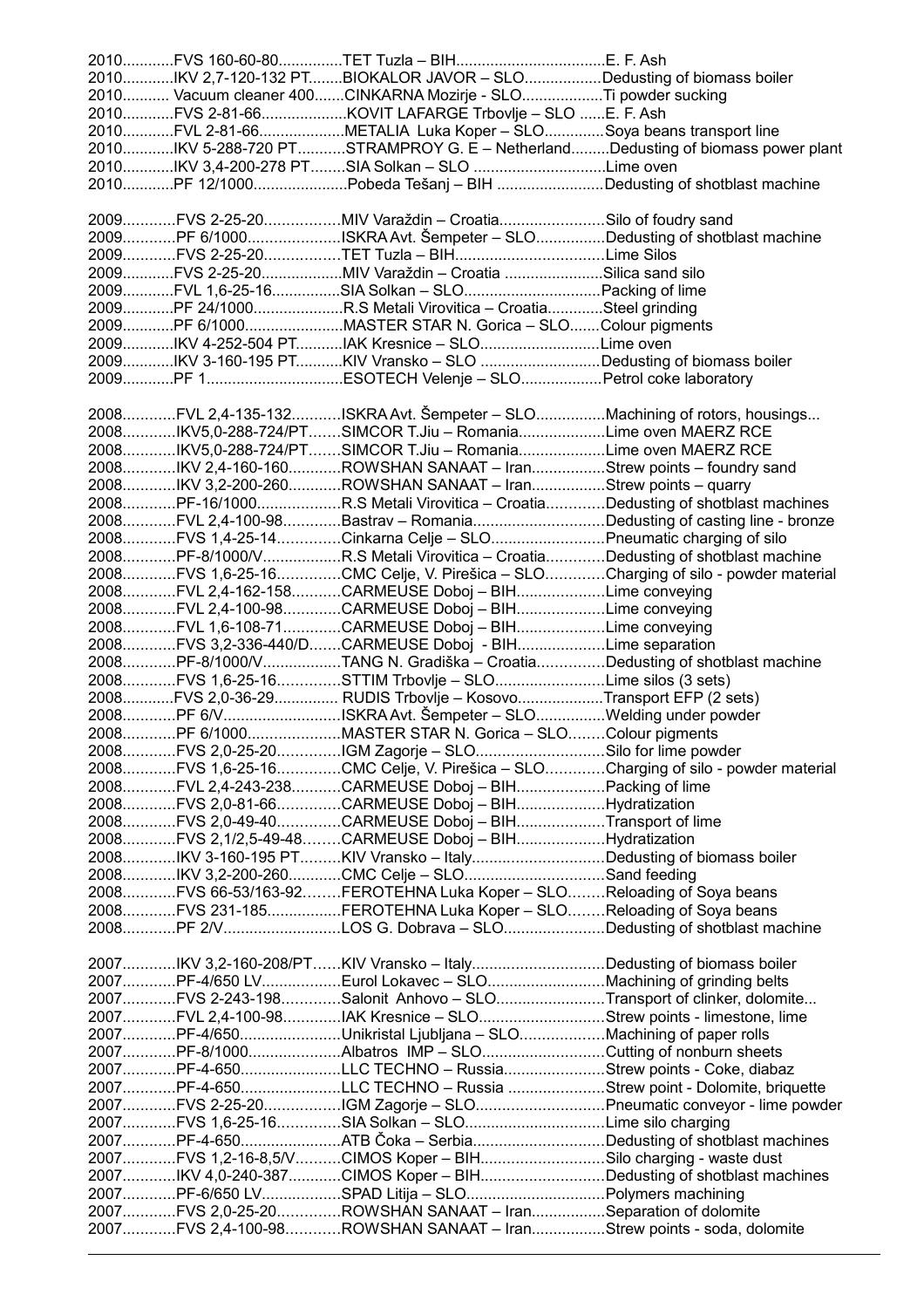|  | 2007FVS 1,2-16-8,5BODA Šempeter - SLOSilo charging - foundry sand                                                                              |  |
|--|------------------------------------------------------------------------------------------------------------------------------------------------|--|
|  | 2007IKV5,0-288-724/PTSIMCOR T. Jiu - RomaniaLime oven MAERZ RCE                                                                                |  |
|  | 2007IKV5,0-288-724/PTSIMCOR T. Jiu - RomaniaLime oven MAERZ RCE                                                                                |  |
|  | 2007IKV5,0-288-724/PTSIMCOR T. Medg. - RomaniaLime oven MAERZ-3 Šaht                                                                           |  |
|  |                                                                                                                                                |  |
|  | 2006PF-24FERRO-PREIS Čakovec - CroatiaDedusting of shotblast machine                                                                           |  |
|  | 2006FVS 1,6-25-16JUTEKS Žalec - SLOSilo for chalk                                                                                              |  |
|  | 2006PF-6/VGOPLAT Šempeter – SLODedusting of shotblast machine                                                                                  |  |
|  |                                                                                                                                                |  |
|  | 2006PF-32/1000Bastrav - RomaniaDedusting of shotblast machine                                                                                  |  |
|  | 2006PF-16/1000Bastrav - RomaniaDedusting of pouring line                                                                                       |  |
|  | 2006PF-8/1000/VKostroj S. Konjice - SLODedusting of shotblast machine                                                                          |  |
|  | 2006IKV 2,4-280-280STEM Šempeter - RussiaDedusting of shotblast machine                                                                        |  |
|  | 2006IKV 5-672-1689/DRUDIS Trbovlje - GermanyDedusting of biomass power plant<br>2006FVL 2,4-81-79IGM Zagorje - SLOTransport of limestone, lime |  |
|  |                                                                                                                                                |  |
|  | 2005ReconstructionFORI Šmartno ob Paki - SLODedusting of separation plant                                                                      |  |
|  | 2005IKV 4,0-240-387CIMOS Kikinda - SerbiaDedusting of shotblast machines                                                                       |  |
|  | 2005FVS 1,2-16-8,5/V (2x)CIMOS Kikinda – SerbiaDedusting of silos charging                                                                     |  |
|  | 2005FVS 1,6-25-16RS METALI Virovitica - CroatiaPneumatic conveyor                                                                              |  |
|  | 2005FVL 2,0-243-198INGRAM Srebrenik - BIHDedusting of lime packing device                                                                      |  |
|  | 2005FVS 2,0-25-20/VINGRAM Srebrenik - BIHPneumatic conveyor                                                                                    |  |
|  | 2005FVL 2,4-135-132KREMEN Novo Mesto - SLODedusting of drying drum                                                                             |  |
|  | 2005FVS 2,0-36-29/VRUDIS TET Trbovlje - SLOPneumatic conveyor - lime powder                                                                    |  |
|  | 2005FVS 1,6-25-16/VCMC Celje - SLOPneumatic conveyor                                                                                           |  |
|  | 2005FVS 1,2-36-18RUDIS Glass fac. Hrastnik - SLOPneumatic conveyor - calcite                                                                   |  |
|  | 2005FVL 1,6-25-16RUDIS Glass fac. Hrastnik - SLOPneumatic conveyor - calcite                                                                   |  |
|  | 2005PF-4-650 (2x)LUKA Koper - SLOCharging of "Tad" type wagons                                                                                 |  |
|  | 2005PF-4-650EUROVEK - RussiaStrew point - stone wool                                                                                           |  |
|  | 2005FVL 1,6-16-10Ciciban AFIT Miren - SLOGrinding of shoe soles                                                                                |  |
|  | 2005PF-4-650EMO KEMIJA Celje - SLO Transport of dust - enamels                                                                                 |  |
|  |                                                                                                                                                |  |
|  | 2004FVS 1,8-25-18IGM Zagorje - SLOPneumatic conveyor                                                                                           |  |
|  | 2004PF-8/700LIVARSTVO KOPAČ - SLOShotblast machine                                                                                             |  |
|  | 2004KPT 1,8-16-12IGM Zagorje - SLOPneumatic conveyor                                                                                           |  |
|  | 2004PF-4/650METALIA Luka Koper - SLOPretransport of flow materials                                                                             |  |
|  | 2004PF-4/650/AMETALIA Luka Koper - SLOPretransport of flow materials                                                                           |  |
|  | 2004IKV 3,2-160-160IAK Kresnice - SLODedusting of drying drum                                                                                  |  |
|  |                                                                                                                                                |  |
|  |                                                                                                                                                |  |
|  | 2004IKV 3,2-240-312ZUERNLIV Solkan - SLOCastings shotblasting                                                                                  |  |
|  |                                                                                                                                                |  |
|  | 2004FVL 1,8-25-18/VIGM Zagorje - SLOHydrate mill                                                                                               |  |
|  | 2004FVL 2,0-81-16/VGoriške Opek. Renče - SLOFine mill for argil                                                                                |  |
|  | 2004IKV 3,2-160-208LIGO Nova Gorica - SLOHood over Junkers oven                                                                                |  |
|  |                                                                                                                                                |  |
|  | 2004FVS 1,6-25-16IAK Kresnice - SLOPneumatic conveyor                                                                                          |  |
|  |                                                                                                                                                |  |
|  |                                                                                                                                                |  |
|  | 2003FVS 1,6-25-16IAK Kresnice - SLOPneumatic conveyor                                                                                          |  |
|  | 2003FVS 1,2-16-85ROWSHAN SANAAT - IranSilos of primary materials - foundry                                                                     |  |
|  | 2003PF 24/1000GOSTOL GOPAN N.Gorica - SLOPainting                                                                                              |  |
|  | 2003PF 4-reconstructionGALENIC LAB. Maribor - SLOTablets production                                                                            |  |
|  |                                                                                                                                                |  |
|  | 2002FVS 1,6-25-16ESOTECH d.d. Velenje - SLOMixing silo for lime                                                                                |  |
|  |                                                                                                                                                |  |
|  |                                                                                                                                                |  |
|  |                                                                                                                                                |  |
|  |                                                                                                                                                |  |
|  |                                                                                                                                                |  |
|  | 2002PF 16/1000MLM Maribor - SLOShotblast machine                                                                                               |  |
|  | 2002PF 6/1000UNIOR Zreče - SLOShotblast machine                                                                                                |  |
|  | 2002Vacuum cleaner 800KREMEN Novo Mesto - SLOSeparation of flintstone                                                                          |  |
|  | 2002PF 16/700KREMEN Novo Mesto - SLOSeparation of flintstone                                                                                   |  |
|  |                                                                                                                                                |  |
|  |                                                                                                                                                |  |
|  | 2001FVL 2,4-162-158KREMEN d.d. Novo Mesto - SLO Separation of flintstone<br>2001FVS 1,2-16-8,5ROWSHAN SANAAT - IranSilos for foundry sand      |  |